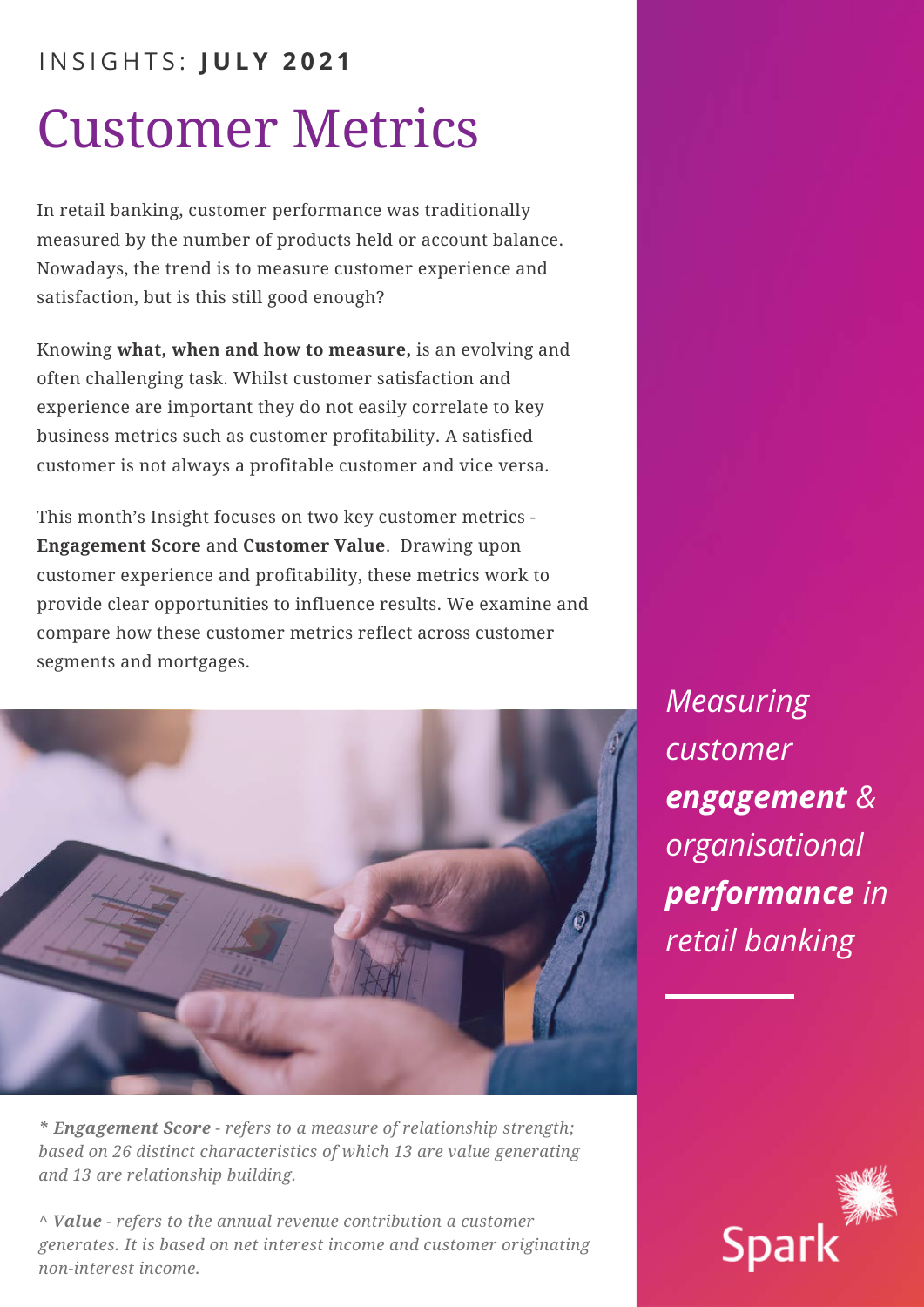# **Customer Metrics** in Mutual Banks and Credit Unions





# AVERAGE CUSTOMER VALUE IS \$654

Customer Value refers to the annual revenue contribution a customer generates. It's based on net interest income and customer originating non-interest income.



# AVERAGE ENGAGEMENT SCORE IS 5.8

Engagement Score is a measure of relationship strength; based on 26 distinct characteristics of which 13 are value-generating and 13 are relationship building.



## INCREASED ENGAGEMENT

Over the past 12 months, 23% of customers had an increase in their respective engagement score



## INCREASED VALUE

61% of customers that had an increase in engagement also increased their Value contribution



# VALUE INCREASE PER INCREMENT

Customer value increases at an average rate of 21% with each increment in engagement score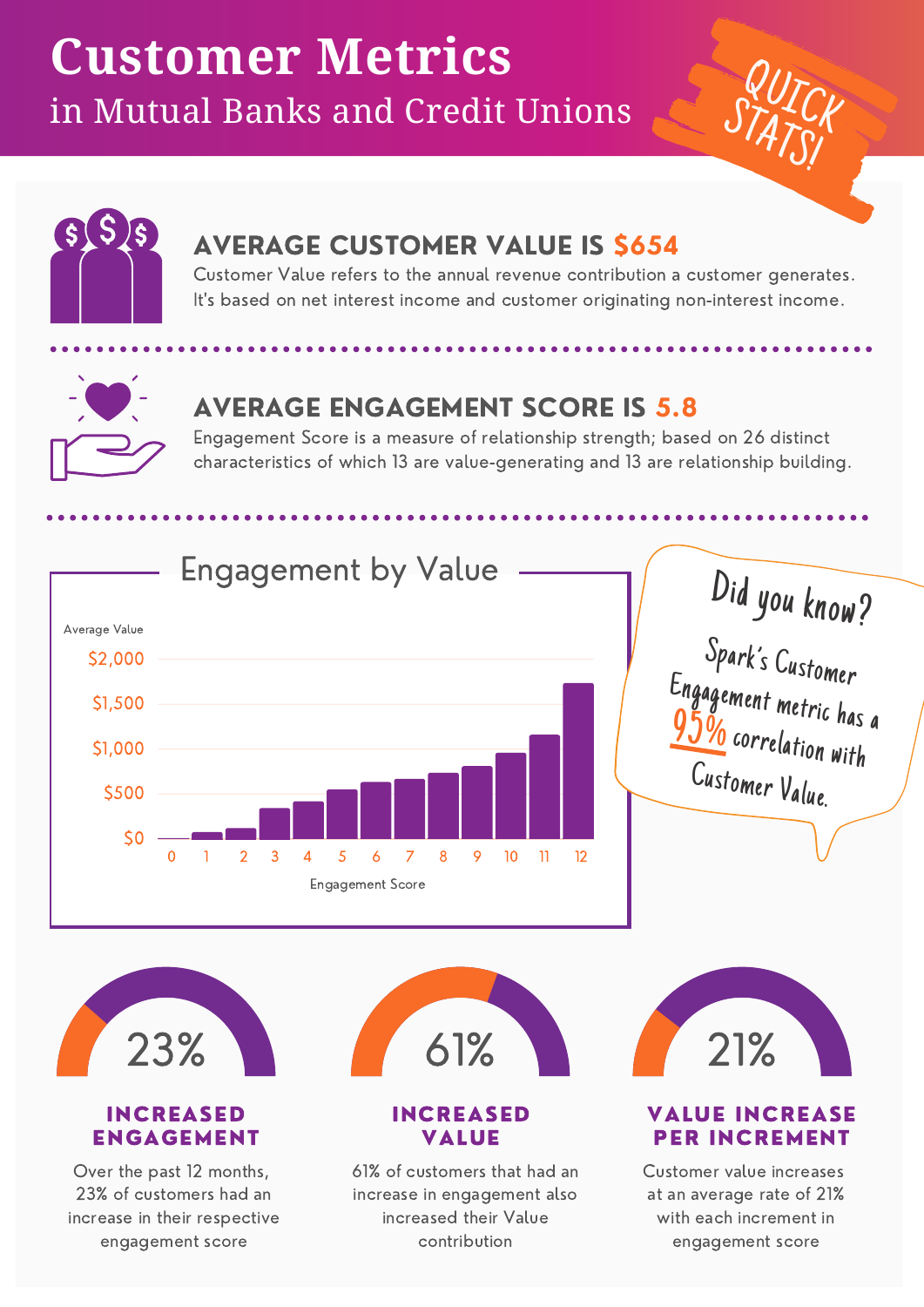# **GENERAL OBSERVATIONS**

#### **New & lapsing customers**

New customers (tenure less than 365days) with an Engagement score of **3 or more** generated **10x the Value** of customers in the same cohort that scored 2 or less

Approximately **70%** of membership closures originated from customers that had an Engagement score of 3 or less

#### **Existing customers**

**28%** of customers have an Engagement score of 7 or more and do not hold a value-generating product.

#### **Mortgages: Engagement & Value**

The average annual Value generated from a customer with a mortgage exceeds **\$3,000**

**65%** of mortgage holders have an Engagement score of 7 or higher

**60%** of mortgage closures in the previous 12 months originated from customers with an Engagement score of 6 or less

Could these customers be

d these customer<br>prime lending targets?

# *What is customer engagement?*

*Simply put, customer engagement is the relationship between your brand and your clients. It's about regular interactions, communication, and establishing an emotional connection that encourages long-term loyalty*

 *-Pixlee, 2021*